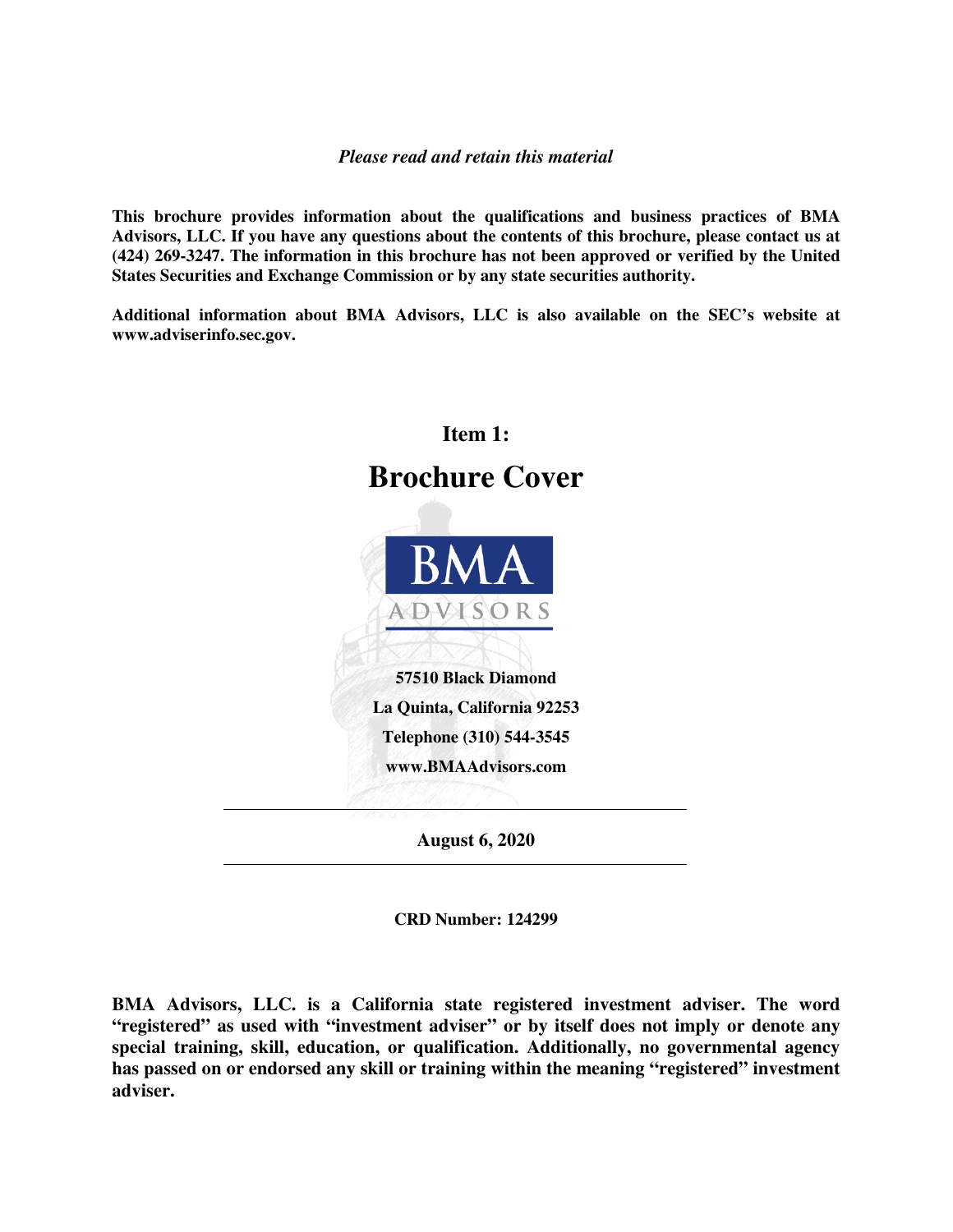## **Item 2: Material Changes**

Below is the only material change made since the last annual update which was made on February 5, 2019:

On October 15, 2019 Ami Arnold purchased 100% of the membership interest of BMA Advisors LLC.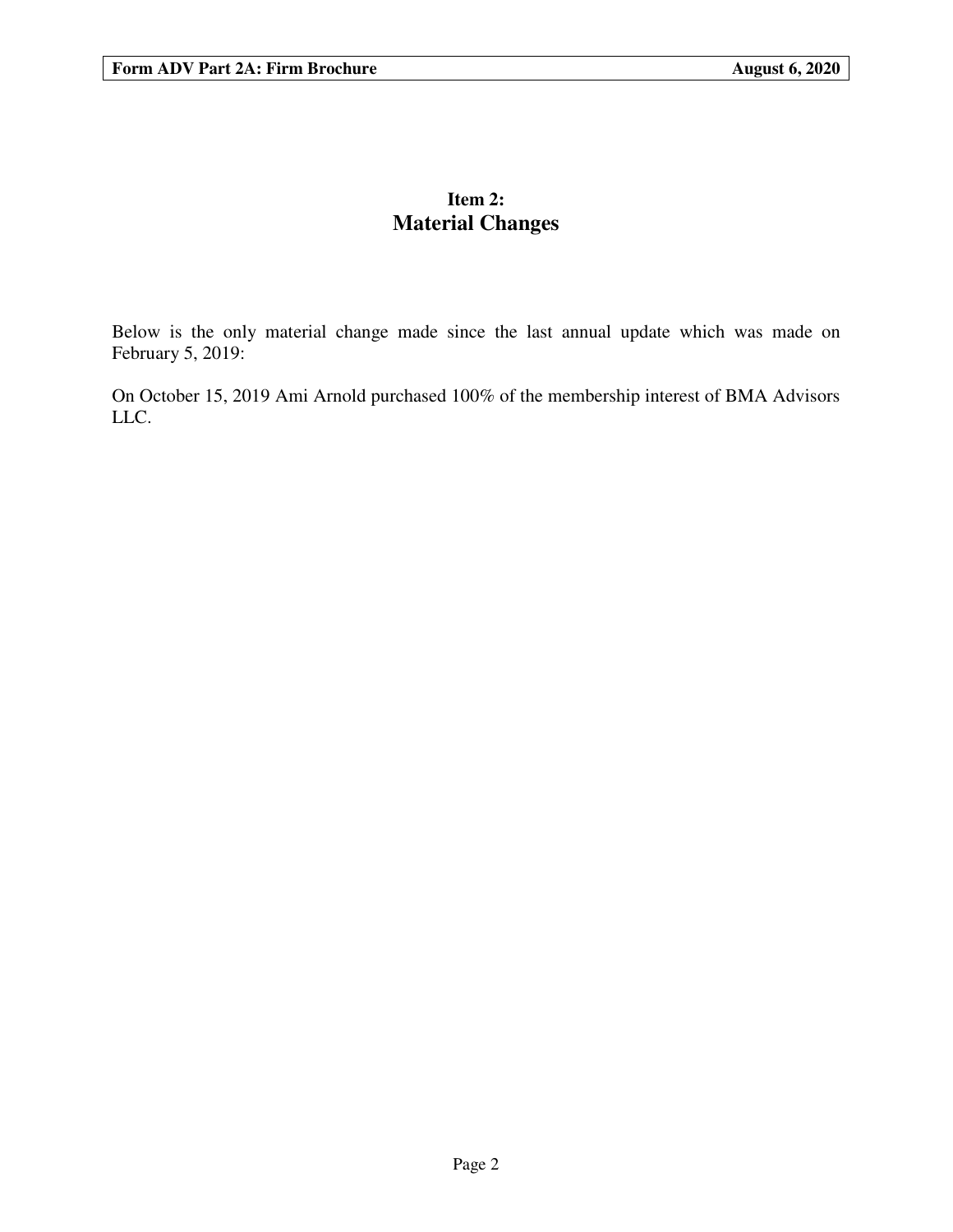# **Item 3: Table of Contents**

| Item        |                                                             | <u>Page</u>    |
|-------------|-------------------------------------------------------------|----------------|
| Item 2      | <b>Material Changes</b>                                     | 2              |
| Item 4:     | <b>Advisory Business</b>                                    | 4              |
|             | - Principals                                                | 4              |
|             | - Advisory Services                                         | 5              |
|             | - Assets Under Management                                   | 6              |
| Item 5:     | Fees and Compensation                                       | 6              |
|             | - General Fee Schedule                                      | 6              |
| Item 6:     | Performance-Based Fees                                      | $\overline{7}$ |
| Item 7:     | <b>Types of Clients</b>                                     | 7              |
| Item 8:     | Methods of Analysis, Investment Strategies and Risk of Loss | 8              |
| Item 9:     | Disciplinary Information                                    | 9              |
| Item 10:    | Other Financial Industry Activities and Affiliations        | 9              |
| Item 11:    | Code of Ethics                                              | 9              |
|             | - Participation or Interest in Client Transactions          | 9              |
|             | - Personal Trading                                          | 10             |
| Item 12:    | <b>Brokerage Practices</b>                                  | 10             |
|             | - Research and Soft Dollars                                 | 10             |
|             | - Brokerage for Client Referrals                            | 10             |
|             | - Best Execution                                            | 11             |
|             | - Directed Brokerage                                        | 11             |
| Item $13$ : | Review of Accounts                                          | 11             |
| Item 14:    | <b>Client Referrals and Other Compensation</b>              | 12             |
| Item $15$ : | Custody                                                     | 12             |
| Item 16:    | <b>Investment Discretion</b>                                | 12             |
| Item 17:    | <b>Voting Client Securities</b>                             | 12             |
| Item 18:    | Financial Information                                       | 12             |
| 1tem 19:    | Requirements for State Registered Advisors.                 | 13             |
|             | - Business Commitment of Principals                         | 13             |
|             | - Other Disciplinary Action, Civil Liability, or Awards     | 13             |
|             | - Relationships with Issuers of Securities                  | 13             |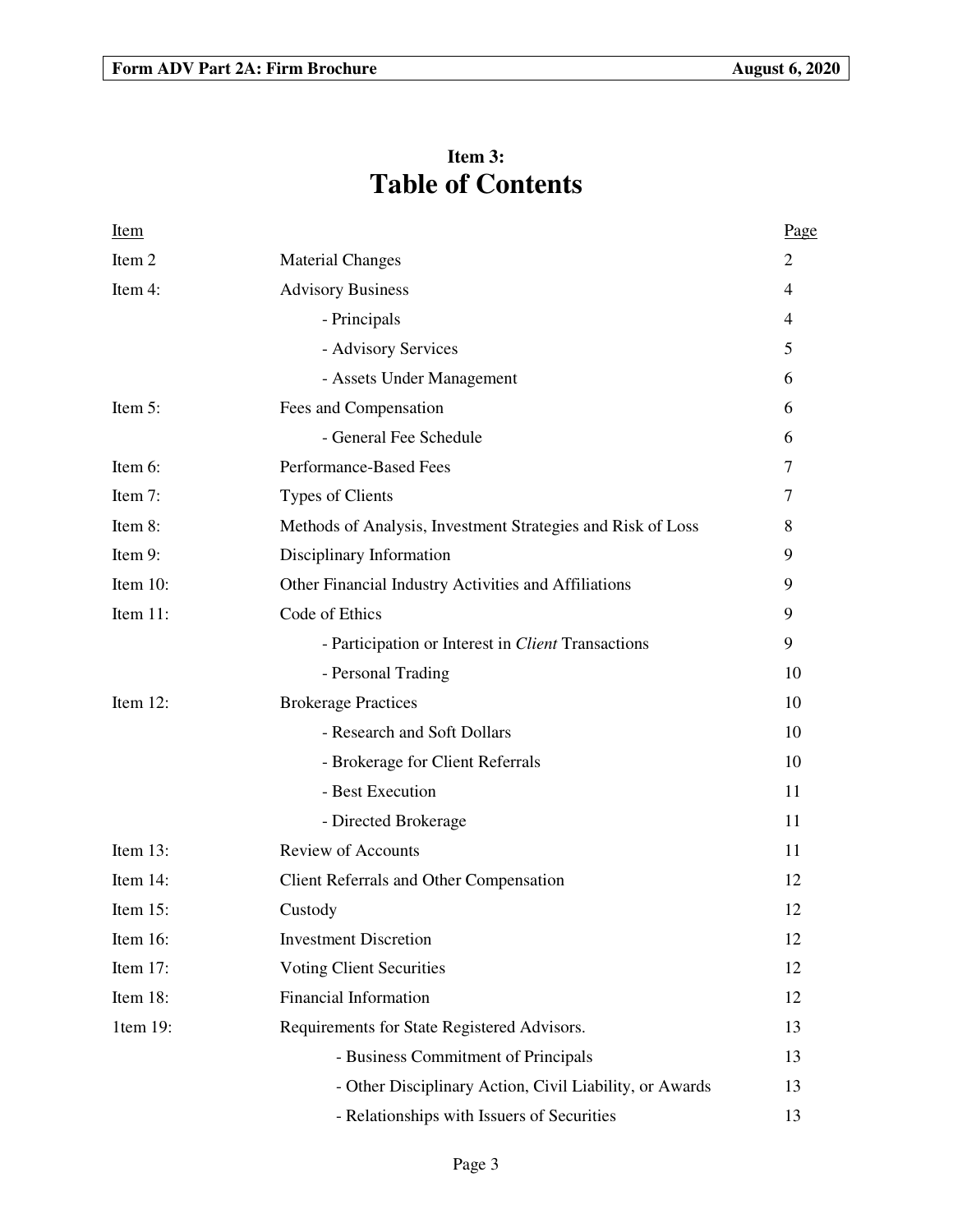### **Item 4:** ADVISORY BUSINESS

BMA Advisors, LLC ("BMA") is a California Limited Liability Company formed in September of 2010. We are a fee-based California registered investment advisor (RIA). We provide investment management services for individuals, trusts, retirements, corporations, charities, and institutions on a discretionary basis only. We also offer estate planning, financial planning, and consulting services for high-net-worth individuals.

Our primary business is the designing and management of conservative investment portfolios. We only invest our clients funds in publicly traded securities. Our investment strategy is value disciplined with a strong bias toward the stocks and bonds of major domestic companies as well as government securities, exchange traded funds (ETF's) and select mutual funds. We do not outsource to other managers, provide advice in the selection of other investment advisers, or subout accounts in any way. The principal portfolio manager has over 34 years of experience in the investment industry.

#### *The Principals:*

Ami Arnold is the owner of BMA Advisors, LLC. She has actively participated in the formation and FINRA approval process of establishing a market making broker-dealer. Ami has a vast background in high-paced broker-dealer operations including developing compliance and due diligence procedures to enhance transparency of client transactions. Ami Arnold has sound operational and regulatory knowledge of the financial industry.

- Ami Arnold was born in 1968.
- She graduated from Pitzer College in 1990 and holds a Bachelor Degree in Psychology

Employment History

 $\bullet$  01/2005 – 10/2019 BMA Securities, LLC

Glenn Andrews is the President and principal Portfolio Manager of BMA with over 30 years of experience in the securities industry; beginning his career as a floor broker on the Pacific Stock Exchange in Los Angeles, California. Mr. Andrews received his Bachelor of Science degree in Finance from California State University, Northridge where he was on the Dean's List at the College of Business and Economics (COBE) and is a member of the Phi Theta Kappa Scholastic Honors Society. Prior to BMA Mr. Andrews has held the Series 7, 63, and 55 securities licenses and was a top producer and head of institutional sales & trading for several NYSE and NASD (now FINRA) firms where he was a member of the Securities Traders Association of Los Angeles (STALA).

- Glenn S. Andrews was born in 1962.
- He holds a Bachelor of Science degree in Finance from California State University, Northridge and an Associate in Arts with Honors from Santa Monica College.
- Mr. Andrews currently holds Series 65 & 66 Investment Advisors licenses.

#### Employment History

o 04/2009 – present BMA Advisors, LLC., President and Principal Portfolio Manager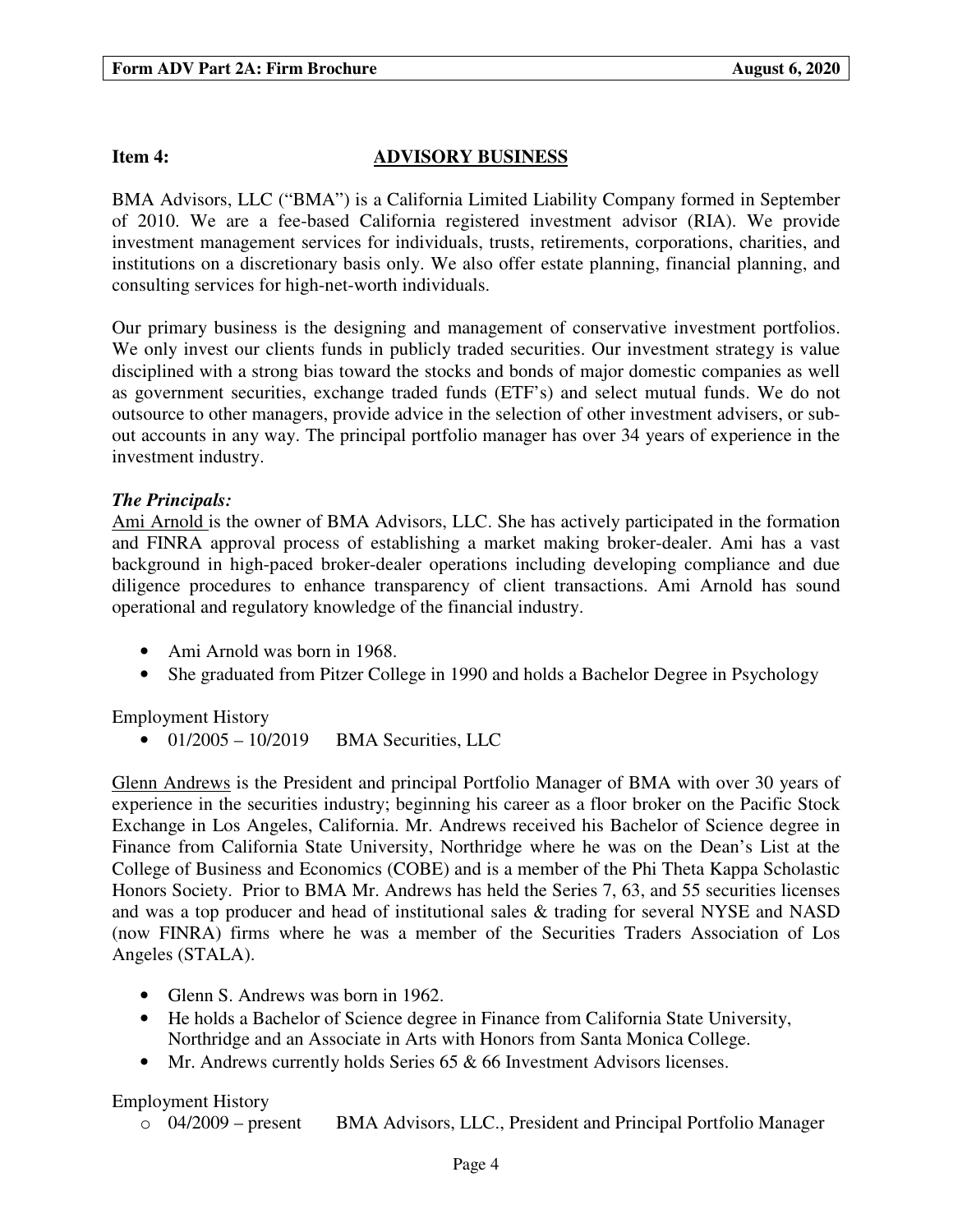| o $12/2006 - 5/2008$      | <b>Academic Studies</b>                                   |
|---------------------------|-----------------------------------------------------------|
| o $07/2003 - 12/2006$     | The Shemano Group, LLC., Registered Representative        |
| $\circ$ 02/1997 – 07/2003 | MDB Capital Group, LLC. Registered Representative         |
| $0$ 1995 – 1997           | Laidlaw Holdings, Inc. Registered Representative          |
| $0$ 1989 – 1995           | H.J. Meyers & Co., Inc. Registered Representative         |
| $0$ 1987 – 1989           | Quick & Reilly, Inc. Registered Representative            |
| $\circ$ 1986 – 1987       | Kennedy, Cabot & Company, Inc. Registered Representative  |
| o $1985 - 1986$           | Pershing/Donaldson, Lufkin & Jenrette, Inc. Floor Broker. |

#### *Advisory Services*:

We provide investment management services for high-net-worth individuals, trusts, retirements, corporations, charities, and institutions on a fully discretionary basis. Discretionary means that we determine the investments in securities and asset allocation without prior consultation with the client. In all cases with discretionary account management or supervision, purchases and sales are guided by the objectives of the client. Before rendering advice, we ask each client to fill out a comprehensive questionnaire and then thoroughly evaluate the clients' financial profile & objectives, suitability, time horizons, and risk tolerance.

We also offer comprehensive estate planning and financial consultation & planning services for individuals on an hourly and flat-fee basis. BMA generally requires a minimum of \$250,000 to establish a new individual advisory account; however, the minimum may be waived at the sole discretion of the Advisor where BMA may continue to service existing accounts that have values that are below the minimum.

#### Financial Planning

BMA may also provide general non-securities advice on topics that may include estate, insurance, tax, business, and budgetary planning as well as employee benefits. Additionally, BMA offers services in the design and implementation of sophisticated estate transfer, philanthropic planning and business succession planning. Clients are charged an hourly or a flat fee for financial planning and consulting services. If a planning client elects to implement all or a portion of a financial plan through BMA, fees may be offset by any commissions charged. Implementation of the plan through such resources is optional, and the client is advised that the same or similar products or services may be available at a lower overall cost through alternative sources.

Clients are charged at a rate that varies from \$100 to \$300 an hour, dependent on the level of complexity or alternatively, a flat-fee that generally ranges from \$500 to \$5,000. Fees are based on the time involved, the complexity of the plan and the range of services that are being provided. Hourly fees are payable as services are performed. A deposit is required when a flat fee is elected, and the amount is noted in the agreement the client signs. BMA will not require prepayment of more than \$500 in fees per client, six or more months in advance of providing any services.

A financial planning client will have a period of five (5) business days from the date of signing the financial planning agreement to unconditionally rescind the agreement and receive a full refund of all fees. Thereafter, the client may terminate the financial planning agreement by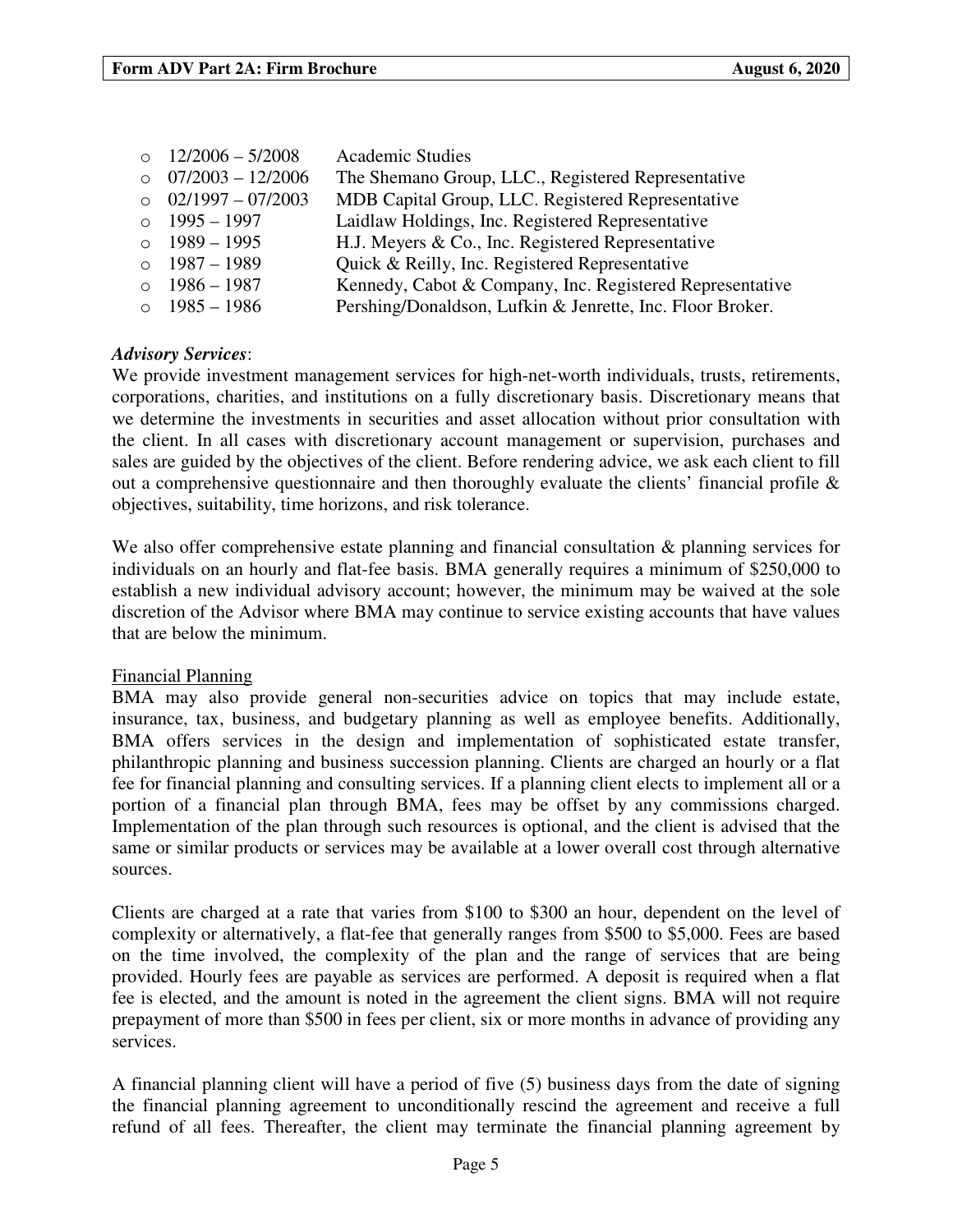providing BMA with written notice. Upon termination, fees will be prorated to the date of termination and any unearned portion of the fee will be refunded to the client.

#### Consulting

BMA may provide consulting services on an hourly or fixed fee basis to individuals that are consistent with the specific needs of the client. Planning or consulting services are negotiable and are billed at a fixed fee. BMA does not earn fees of six months or more in advance of services rendered. A planning or consulting client may unconditionally rescind an agreement and receive a full refund of all fees prior to the service being rendered. Thereafter, the client may terminate the agreement by providing BMA with written notice prior to delivery of the plan or completion of the service. Upon termination, fees will be prorated to the date of termination and any unearned portion of the fee will be refunded to the client.

#### *Assets Under Management*

We have the following assets under management as of 08/6/2020:

| Non-Discretionary Accounts | Discretionary Accounts |
|----------------------------|------------------------|
| \$0.00                     | \$5,952,025            |

### **Item 5: FEES AND COMPENSATION**

Fees for management and advisory services are negotiable and generally range from 0.75% to 2.0% per year of the portfolio value under management. Fees are paid quarterly in arrears based on the Clients account(s) asset value as of the last business day of the calendar quarter. Fees are prorated for accounts opened during the quarter or money withdrawn during the period, assuming 30-day months/90-day quarters.

Fees are negotiated on a client-by-client basis. We carefully evaluate every prospective and new client and strive to price our fee according to our rate schedule and a thorough evaluation of the various client specific needs. This may increase or decrease a fee rate from the posted schedule due to various considerations. The determination of our fee rate for any one account is based on, amongst other things, the type and size of an account, the objectives of the client, expected activity, level of supervision necessary, time horizons, and risk sensitivity, to name just a few.

#### *General Fee Schedule***:**

Management fees are generally based upon a percentage of assets under management as well as other considerations. Fees are negotiable solely at the discretion of the Advisor and are based on the total cash  $\&$  securities combined in the client's account(s). The starting point of the initial fee is calculated according to the following schedule:

2.00% for account balances of \$250,000 or less

1.75% for account balances of \$250,001 to \$500,000

1.50% for account balances of \$500,001 to \$750,000

1.25% for account balances of \$750,001 to \$1,000,000

1.00% for account balances of \$1,000,001 to \$2,000,000

0.75% for account balances greater than \$2,000,001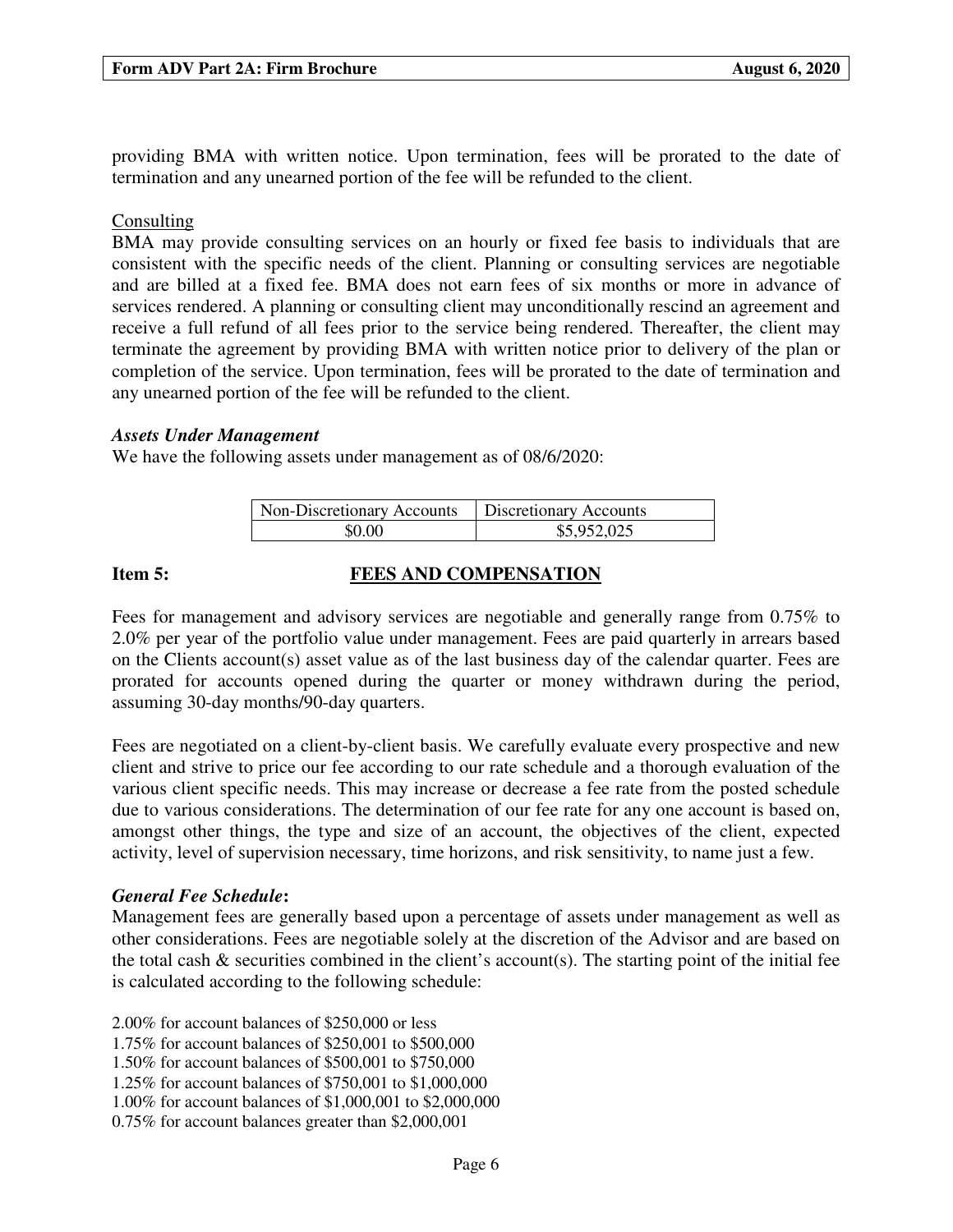The account custodian, also known as the clearing firm and/or broker-dealer, custodies securities and provides trading and other valuable account maintenance services. The Advisory Contract allows the client to choose whether fees will be either deducted directly from clients' account or billed. If the client so elects, the custodian will deduct fees directly from the client account and remit to BMA. The custodian charges fees, which are in addition to and separate from the advisory fee.

The advisory client will have a period of five (5) business days from the date of signing the investment advisory agreement to unconditionally rescind the agreement and receive a full refund of all fees. The client or BMA may terminate the investment advisory agreement 30 days after receipt of written notice. Upon termination, fees will be prorated to the date of termination and any unearned portion of the fee will be refunded.

In addition to an investment advisory/management service fee, accounts may incur transaction costs, retirement plan administration fees, deferred sales charges on mutual funds initially deposited in the account, and 12 (b)(1) fees and other mutual fund annual expenses as described in the fund's prospectus. Advisory clients may pay fees that are higher or lower than those that may be obtained from elsewhere for comparable services.

### **Item 6: PERFORMANCE-BASED FEES**

BMA may enter into agreements with certain "qualified" clients to be subject to an annual performance fee ("Fulcrum Fee") based on the account's capital appreciation (e.g. percentage of capital appreciation; percentage of outperformance over a stated benchmark; escalating fee rate). These Performance Fee Agreements will only be entered into if an exemption to the prohibition of section 205(a)(1) of the Investment Advisers Act of 1940 (prohibiting performance fees) and applicable state law, e.g. Cal. Corp. Code § 25234 is provided.

BMA will only enter into Fulcrum fee agreements with "qualified clients" pursuant to Rule 205- 3 promulgated pursuant to the Investment Advisers Act of 1940. Such "qualified clients" are defined as either having (a) an account value equal to or greater than \$1 million immediately upon entering into our advisory contract; (b) a net worth of more than \$2,000,000, exclusive of the clients' primary residence, prior to entering into our agreement (any indebtedness that is secured by a primary residence in excess of the estimated fair market value of the residence is calculated as a liability against total assets); or (c) "qualified purchasers" under Section 2(a) (51) (A) of the Investment Company Act of 1940 (i.e. natural persons or family-owned companies owning at least \$5 million in investments, or which manage accounts of at least \$25 million). Fulcrum fee arrangements may incent BMA to take greater risk in its recommendations to the client to achieve certain performance criteria or hurdles. All clients accepting a performance fee arrangement will be required to acknowledge in writing that they have an aggressive risk tolerance and that they accept this potential conflict of interest.

#### **Item 7: TYPES OF CLIENTS**

We generally provide investment services to individuals, estates, trusts, charitable organizations, educational institutions, pensions, corporations, and taxable and non-taxable institutions.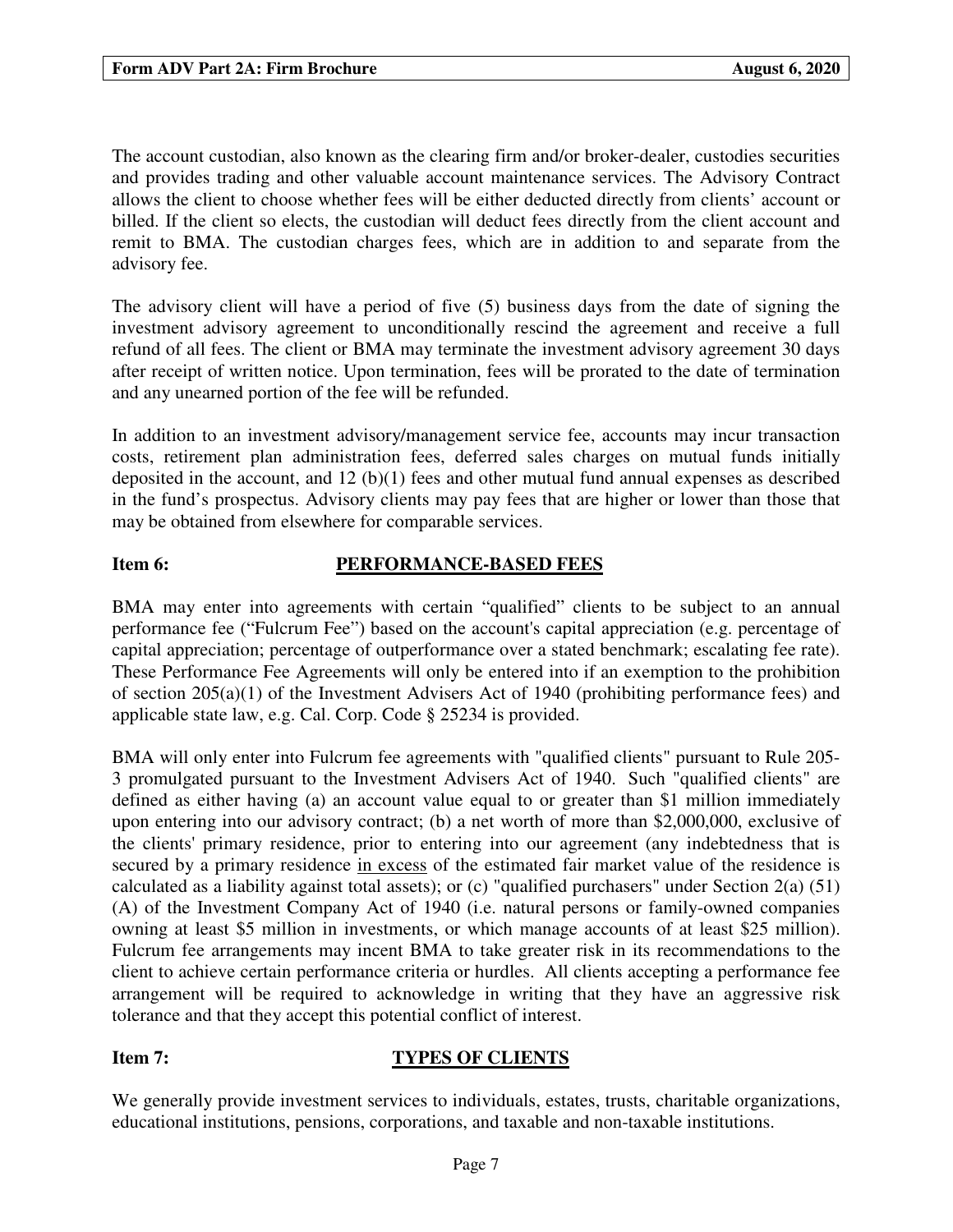#### **Item 8: METHODS OF ANALYSIS, INVESTMENT STRATEGIES AND RISK OF LOSS**

Our investment discipline is centered on actively building portfolios around the securities of major domestic companies (i.e. S&P 500), exchange traded funds (ETFs) and government agencies. Our singular focus is to generate absolute returns for our clients while attempting to avoid undue idiosyncratic and systematic risk. We strongly advocate and seek positive cashflows for our client's investment accounts.

BMA employs an "active" management style with a quantitative approach to each portfolio and a strategic focus on the buying and holding of stocks or fixed income securities that have sound capital structures and/or improving financial metrics. The wording "active" does not imply or mean day trading or high frequency trading. Conversely, "active" describes our vigilance to any material developments in our clients' holdings, market conditions, fed policy, or geopolitical developments. In addition, BMA may employ a conservative option writing strategy (selling puts & covered calls) for suitable clients to provide additional cash flows and incremental returns.

BMA may employ the principles of Modern Portfolio Theory ("MPT") which is a methodology of diversifying investment portfolios to obtain the highest possible return for a given level of risk (i.e. combining assets whose returns are generally not highly correlated). The components which comprise MPT are: (1) "expected risk" as defined by the standard deviation of each asset class, (2) "expected return" of each asset class, and (3) correlation of each pair of asset classes. We may accomplish this by combining several different asset classes including domestic and international securities, mutual funds, fixed-income securities and the writing of options. Assets may be blended using the above components and methodology to best formulate a portfolio in line with each client's goals and risk tolerance.

 BMA will continually seek to identify the securities of issuers that are believed to be undervalued or misinterpreted; in particular, those instances where we perceive a significant disconnect between intrinsic enterprise values and the market risk premium reflected in those issues. Securities are screened and valued using various appraisal methods, including but not limited to a proprietary 10-point scoring system, comparable asset valuations, discounted cash flow/present value techniques, financial performance, market positioning, and various ratio analysis. Technical analysis, outside research, capital structure analysis, economic/political trends, and other methods are employed to refine any security candidate for purchase/sale.

BMA does not normally seek to equally weight portfolios by sector or security type. Securities can be weighted up to and over 10% of any given portfolio, however, in general BMA will limit any one exposure to 10% or less of the aggregate portfolio. Portfolio positions are continually monitored and may be reduced or eliminated due to either unexpected events, volatility in price, poor financial performance of the issuer, or profit taking. Additionally, BMA will actively adjust portfolios to market conditions and opportunities, employing various tactical methods including, but not limited to trading positions, writing options (selling puts & covered calls), maintaining a market neutral bias, holding cash, and converting bonds/preferred stocks when applicable.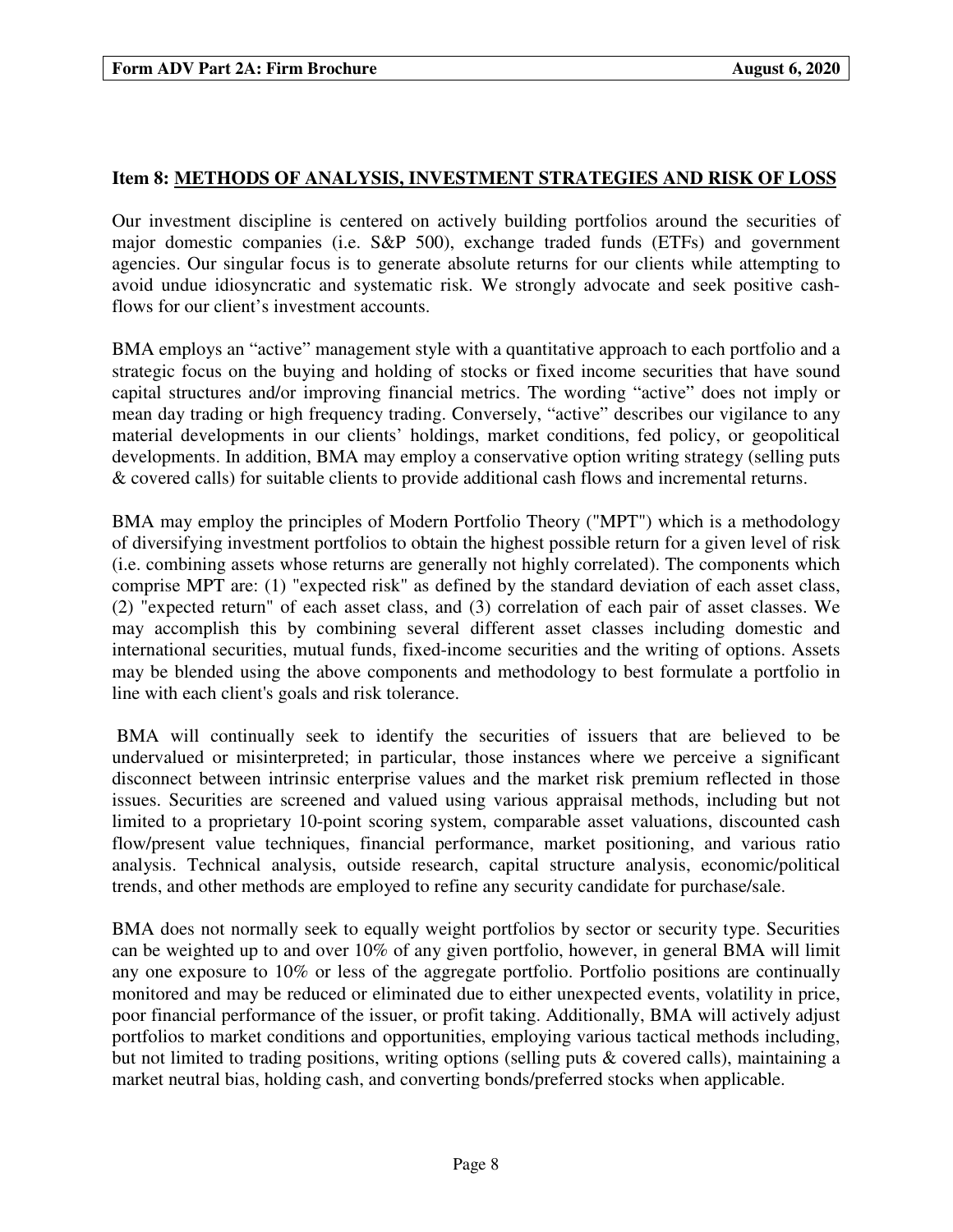The methods we employ are intended to mitigate idiosyncratic (company) and systemic (market) risk, adding value to our client's total return. However, there is no assurance that these techniques will prove successful or prevent loss. Clients are advised that all investments bear the risk of loss for a given expectation of return regardless of the level of diversification.

### **Item 9: DISCIPLINARY INFORMATION**

#### *Glenn S. Andrews*

There is no history of disciplinary action to report.

#### *Ami Arnold*

There is no history of disciplinary action to report.

### **Item 10: OTHER FINANCIAL INDUSTRY ACTIVITIES AND AFFILIATIONS**

BMA Advisors is not, but its advisory associates and principals may be registered representatives and/or registered agents with other Broker Dealers. In their roles as registered representatives, these individuals may devote the majority of their workweek executing transactions in stocks, bonds, mutual funds, options, and direct participation programs for commissions and fees, unrelated to BMA Advisors. In all cases, the interests of the accounts with BMA Advisors are segregated from any brokerage activities, without exception. Glenn Andrews who is the primary portfolio manager of BMA Advisors is not a registered representative nor an associate of any Broker Dealer and devotes 100% of his time to the management of the advisory accounts.

#### **Item 11:** CODE OF ETHICS

BMA has adopted a Code of Ethics for its employees as required by SEC Rule 204A-1. This Code is available to any BMA client upon request. It is the policy of BMA that no persons employed by BMA may purchase or sell any security prior to a transaction being implemented for an advisory account so long as the employee is aware of the transaction, thus attempting to prevent such employees from benefiting from transactions placed on behalf of advisory accounts. BMA will implement policies reasonably designed to have employees aware of the transactions entered into by clients. This rule does not apply to mutual fund transactions since trades are executed at the closing price at the end of the trading day. Should a conflict occur because of materiality, e.g. a thinly traded stock, disclosure will be made to the client. Incidental trading not deemed to be a conflict, e.g. purchase or sale which is minimal in relation to the total outstanding value, and as such would have negligible effect on the market price, would not be disclosed to the client.

#### *Participation or Interest in Client Transactions*

BMA has no participation or interest in client transactions and employs the following procedures: (1) No employee of BMA shall prefer his or her own interest to that of the advisory client; and (2) BMA gives each client the unrestricted right to select and choose any broker or dealer and or insurance company they wish. In their capacity as registered representatives, associates of BMA ("associated persons") may receive payments from certain mutual funds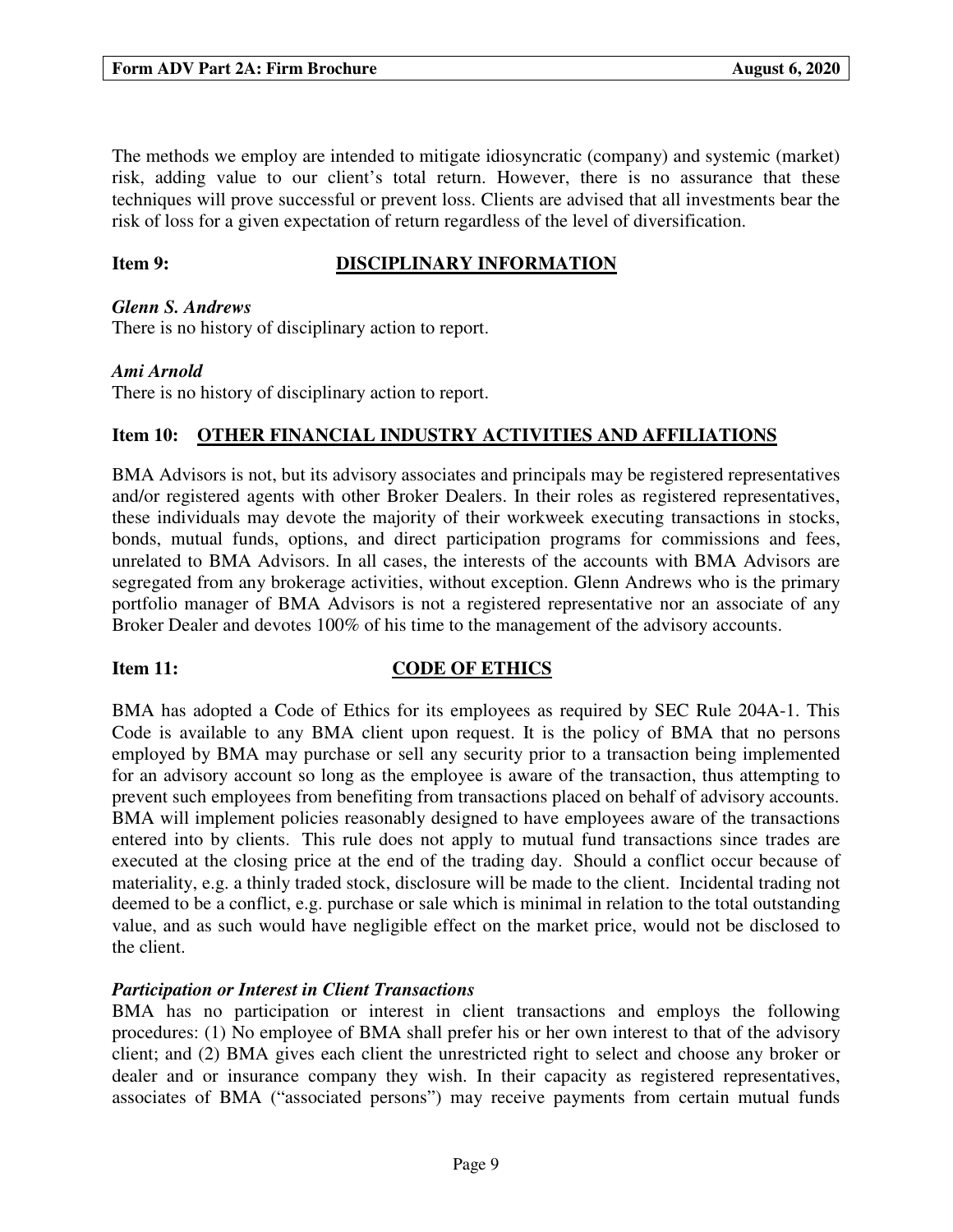distributed pursuant to a 12b-1 distribution plan or other such plans as compensation for administrative services, representing a separate financial interest.

As such, a conflict of interest may exist with respect to recommendations to buy or sell certain securities. In all cases, transactions are effected in the best interests of the client, without exception. BMA does not permit insider trading and has implemented procedures to ensure that its policy regarding insider trading is being observed by associated persons. BMA requires that all affiliated persons act in accordance with all applicable federal and state regulations governing investment advisors or be subject to termination. While individual client advice is provided for each account, client trades may be executed as part of a block trade.

### *Personal Trading*

BMA and its associated persons may buy or sell securities that it also recommends to clients from time to time. BMA may execute its own orders or that of its employees or principals simultaneously with its clients. Associated persons may own an interest in or buy or sell for their own accounts the same securities, which may be purchased or sold in the accounts of advisory clients.

Under no circumstance will any associated person have a material relationship with any issuer(s) or Investment Company (i.e. mutual funds) that is recommended to clients. Should BMA become aware of any possible conflicts, immediate disclosure will be made to the affected client(s). In all cases, client orders are given priority. In no case shall an associated person receive a better price or more favorable circumstances than a client.

BMA seeks to ensure that associated persons do not personally benefit from the short-term market effects of their recommendations to clients. Policies have been adopted to prevent the misuse of material non-public information and to detect and prevent insider trading. Associated persons may also buy or sell a specific security for their own account based on personal investment considerations, which BMA may not deem appropriate to buy or sell for clients.

#### **Item 12: BROKERAGE PRACTICES**

#### *Research and Soft-Dollars*

BMA does not seek or use *soft-dollar* arrangements (sending out order-flow for products or services) with any broker-dealers.

#### *Brokerage for Client Referrals*

BMA does not trade or offer brokerage business for client referrals*.* BMA encourages its existing and new clients to use our recommended custodian. Only the accounts in the custody of the recommended custodian would have the opportunity to participate in aggregated (block trade) securities transactions.

No advisory account within the block trade will be favored over any other advisory account, and thus, each account will participate in aggregated order at the average share price and receive the same commission rate. The aggregations should, on average, reduce slightly the costs of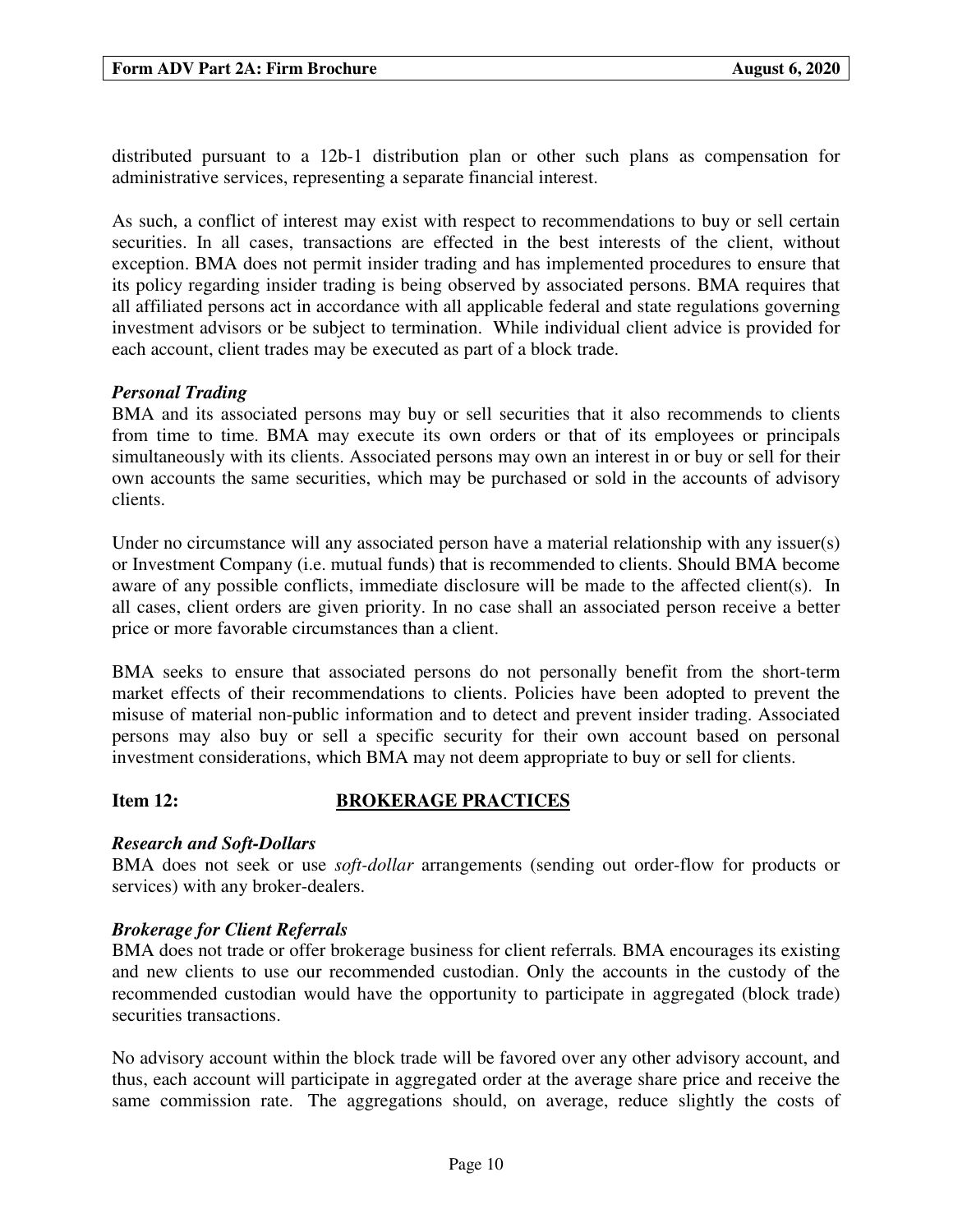execution, and BMA will not aggregate a client's order if in a particular instance BMA believes that aggregation would cause the client's cost of execution to be increased.

### *Best Execution*

BMA accepts the duty to seek best execution or execute client transactions in a manner that the total cost is the most favorable under the circumstances. The factors considered in providing brokerage and determining the reasonableness of their commissions are: (1) the value of products, research and services given to the client; (2) the quality of service, responsiveness to BMA and its clients; (3) the ability to execute transactions per client's special instructions; (4) the economic advantage provided by the custodian; (5) the breadth of the products, research and services available; (6) whether clients may pay commissions higher than those obtainable from other brokers in return for those products and services; (7) whether research is used to service all of BMA's accounts or just those accounts paying for it, and (8) any other relevant factors.

BMA may pay a higher price for the purchase of securities (or accept a lower price for the sale for securities) to broker-dealers that provide the Advisor with premium brokerage and research services, or pay brokerage commissions in excess of that which another broker-dealer might charge for effecting the same transaction, if BMA determines in good faith that such prices or commissions are reasonable in relation to the overall services provided.

### *Directed Brokerage*

Occasionally BMA may direct client orders to another broker-dealer for execution if (A) we believe it to be in the best interest of the client and (B) the broker-dealer has or is believed to be providing a valuable service to the benefit of the client. In instances where BMA may direct clients' order to another broker-dealer, that client may or may not pay higher commissions as would otherwise be had at our custodial or with other advisers.

In practice we would direct orders to outside broker-dealers for new issues and in very select instances where research and current analysis is provided by the broker-dealer on a given security or in the case of a bond transaction.

### **Item 13: REVIEW OF ACCOUNTS**

Clients are responsible for informing BMA immediately of any material financial change. Glenn Andrews, the principal portfolio manager, performs reviews of all investment advisory accounts no less than quarterly. More frequent reviews may be requested by clients. There is no limit on the number of accounts that can be reviewed by an associate. In addition, brokerage statements are generated no less than quarterly and are sent directly from the account custodian. These reports list the account positions, activity in the account over the covered period, and other related information. Clients are also sent confirmations following each brokerage account transaction unless confirmations have been waived.

Accounts are reviewed for consistency with the investment strategy and performance. Reviews may be triggered by changes in an account holder's personal, tax, or financial status. Macroeconomic and company specific events may also trigger reviews.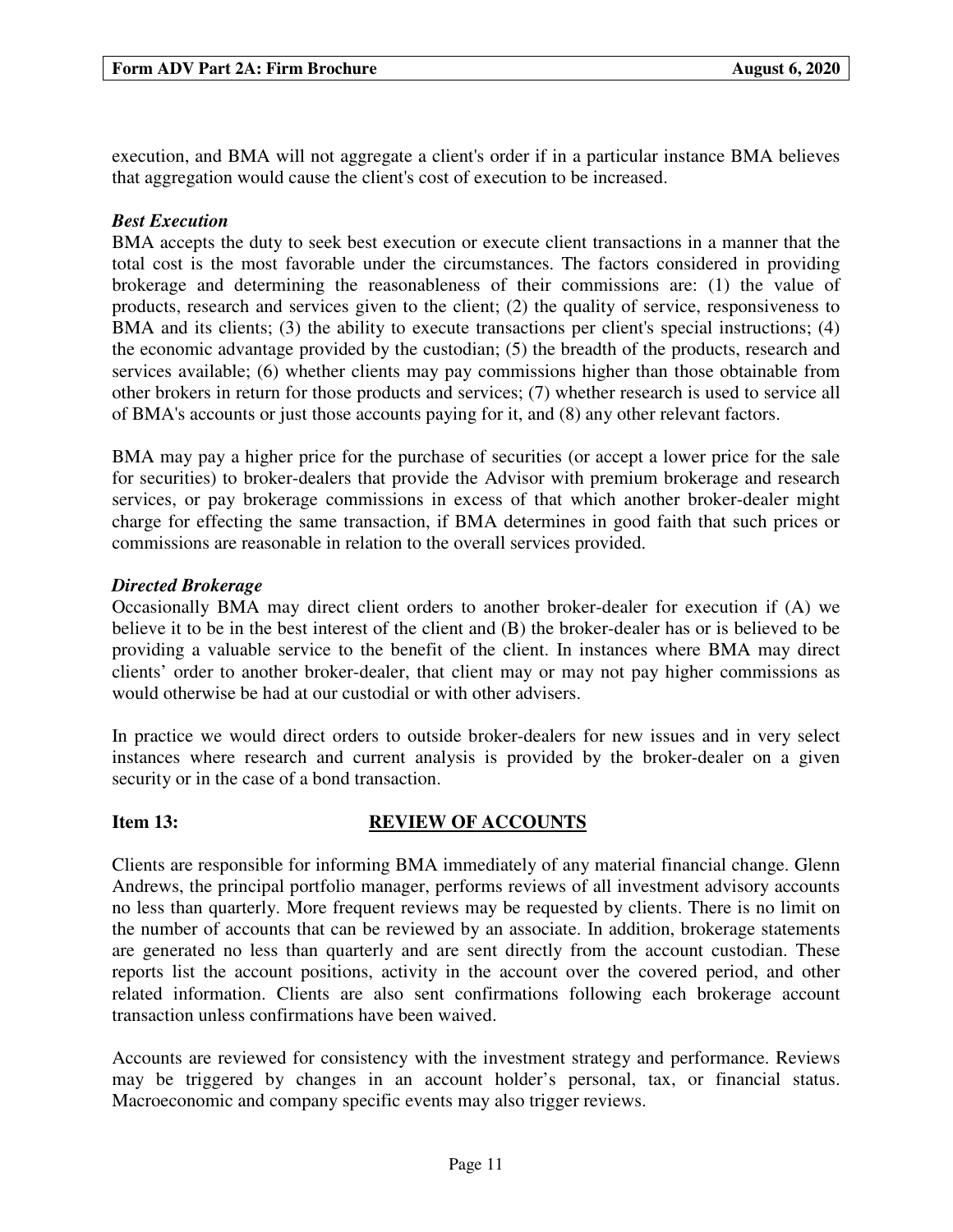#### **Item 14: CLIENT REFERRALS AND OTHER COMPENSATION**

BMA accepts client referrals but pays no compensation to non-associated or non-supervised persons. Persons associated or supervised by BMA who are properly licensed and hold themselves out only as providing introductions can receive compensation for referrals on a caseby-case basis.

#### **Item 15: CUSTODY**

BMA does not hold any client funds or securities. Our recommended custodian maintains all accounts and provides client access, confirmations, monthly and quarterly statements (at minimum), money market services, check disbursements, and other customary brokerage account services.

#### **Item 16: INVESTMENT DISCRETION**

BMA will have complete discretion over the selection and amount of securities to be bought or sold for the client's portfolio without obtaining specific client consent. Although we retain discretion over the client account, the client will always have the opportunity to place reasonable restrictions or constraints regarding specific conditions or limitation on the types of investments to be made for their account. All such restrictions or constraints, and any modifications to existing restrictions or constraints, are to be agreed upon in writing. Clients should understand that any portfolio restrictions or constraints may affect the performance of their account.

In some instances, BMA may not have discretion over the selection of the executing broker to be used and the commission rates to be paid. We can and may from time to time direct our clients' securities transactions to other broker-dealers selected by us and in our sole discretion without the consent of the client if we believe it is in the best interest of the client. In all cases with discretionary account management or supervision, purchases and sales are guided by the objectives of the client without specific prior consultation. Generally, clients appoint the Advisor to select the types of securities, percentage allocations, and employ investment strategies on a continuing basis based on the stated objectives of the client (i.e., growth, income) and suitability.

#### **Item 17: VOTING CLIENT SECURITIES**

BMA does not vote its clients securities or proxies. Clients will receive all voting proxy material directly from the custodian and are responsible for proper return mailing as provided.

#### **Item 18: FINANCIAL INFORMATION**

BMA will provide a balance sheet to clients upon request.